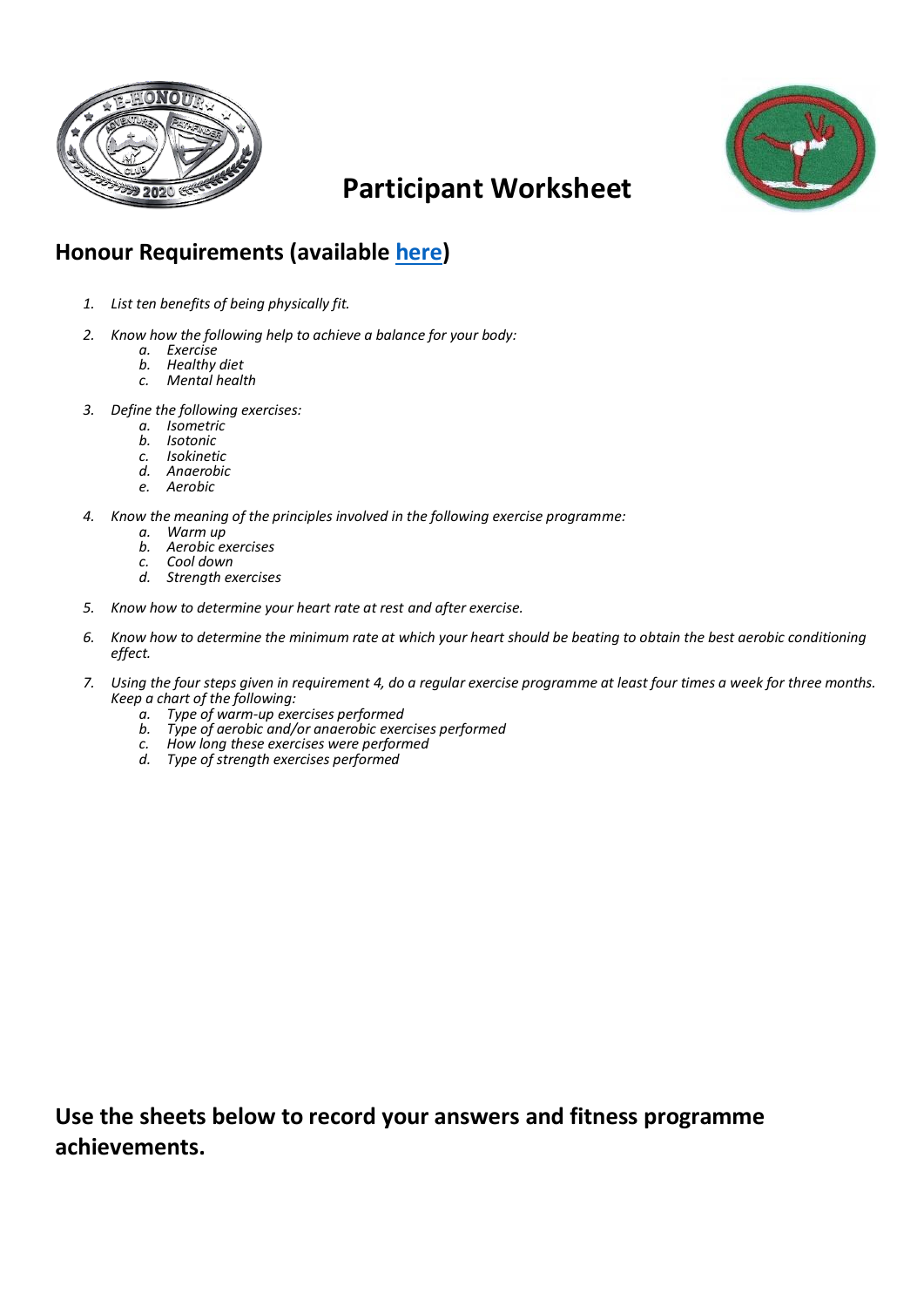| 1. List 10 benefits of being physically fit: |  |
|----------------------------------------------|--|
|----------------------------------------------|--|

1.

2. 3. 4. 5. 6. 7. 8. 9.

10.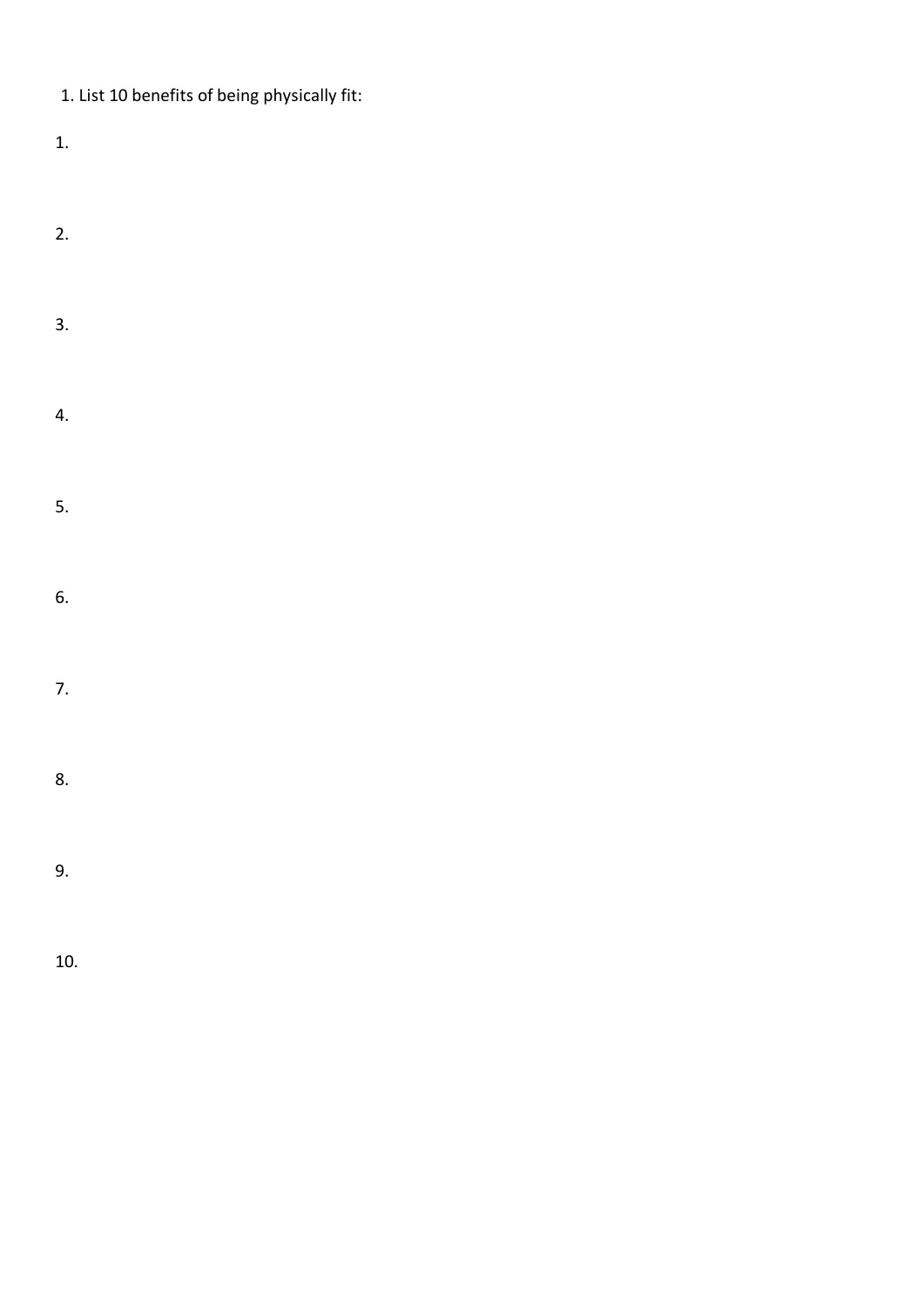2a. Know how exercise helps to achieve a balance for your body:

2b. Know how a healthy diet helps to achieve a balance for your body:

2c. Know how mental health helps to achieve a balance for your body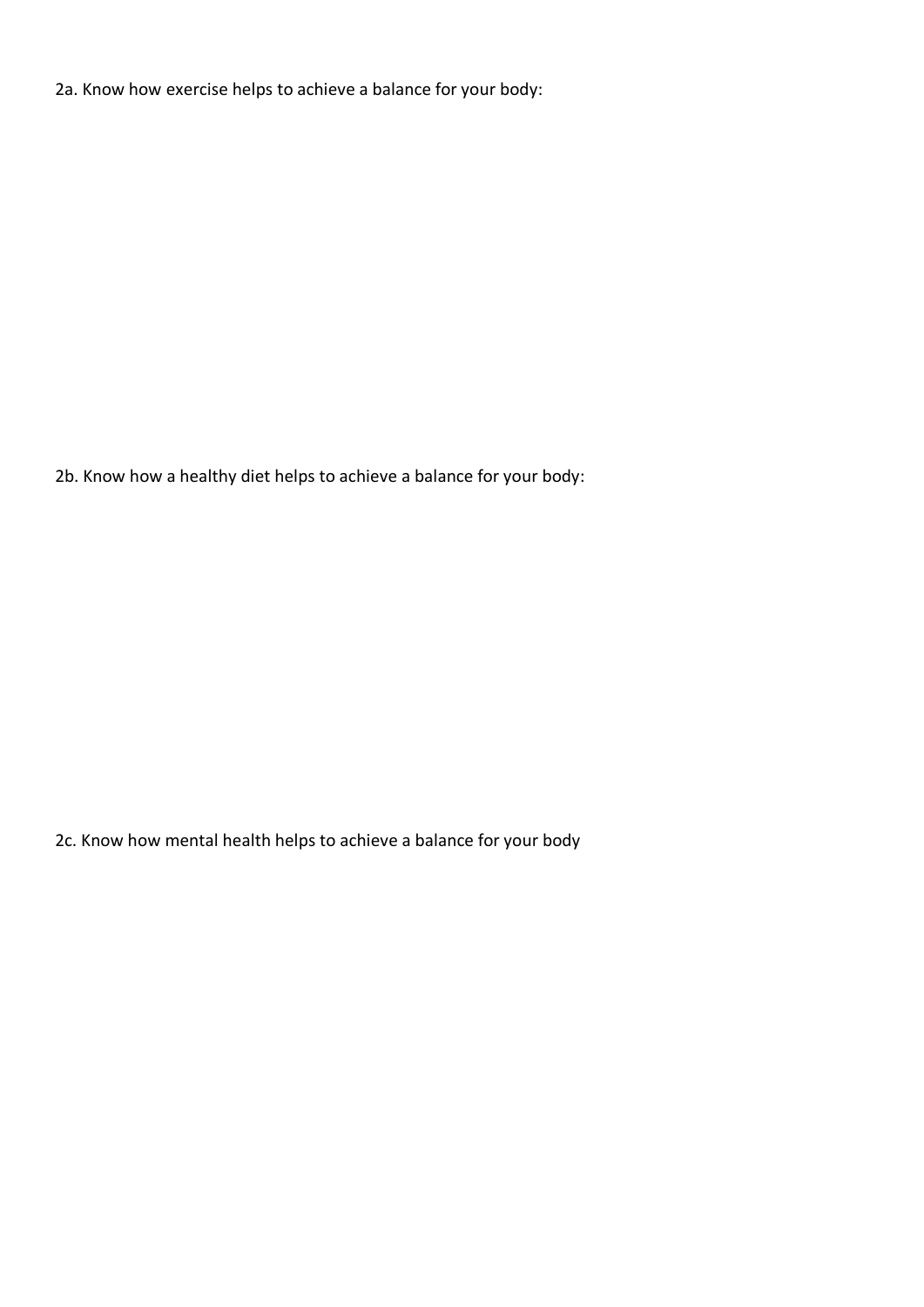3a. What is an isometric exercise? Provide 3 examples

3b. What is an isotonic exercise? Provide 3 examples

3c. What is an isokinetic exercise?

3d. What is an anaerobic exercise? Provide 2 examples

3e & 4b. What is an aerobic exercise? Provide 2 examples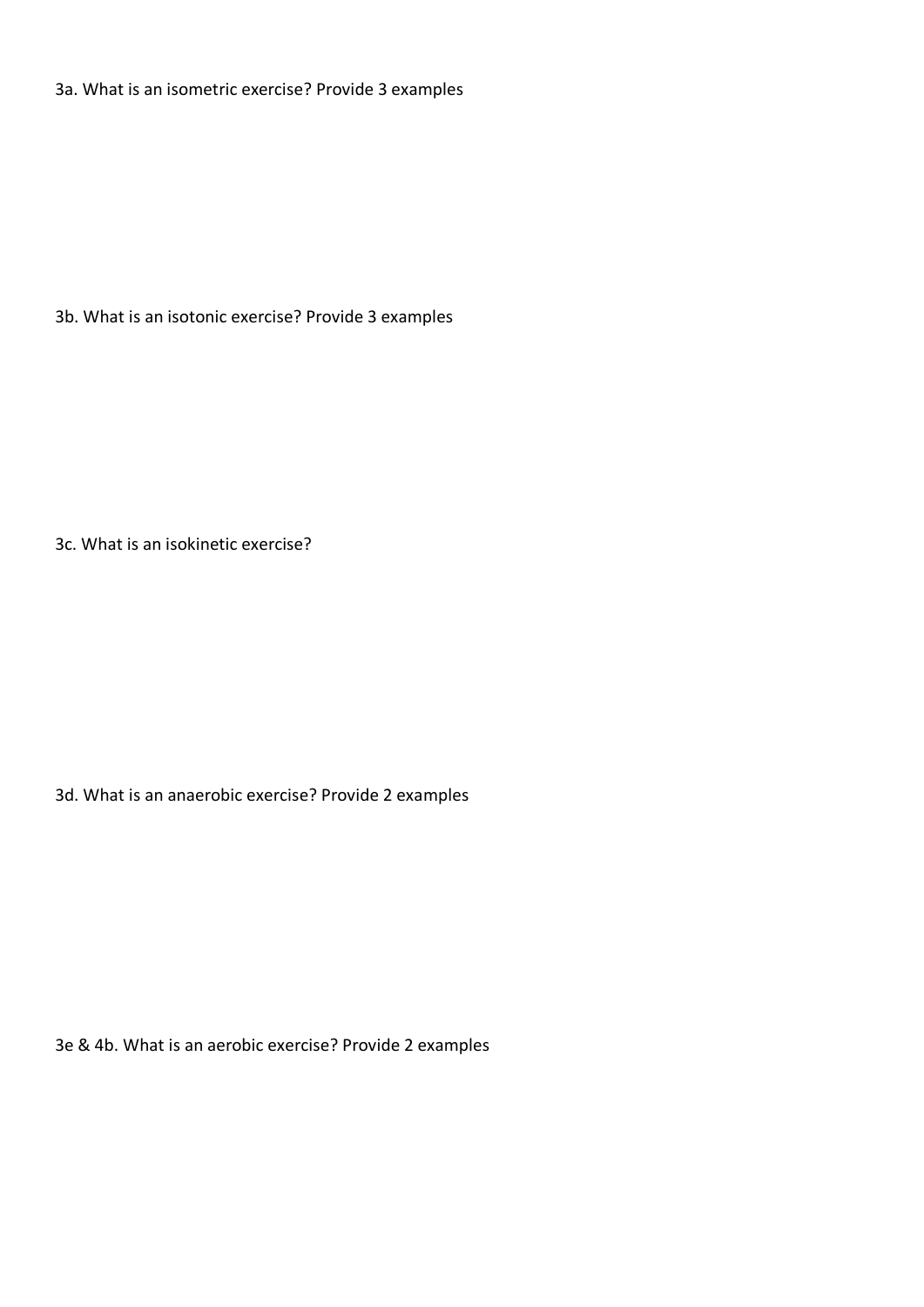4a. What is the purpose of a warm-up? Provide 2 examples of activities that might be included in a warm-up:

4b. What is the purpose of strength exercises? Provide 2 examples:

4c. What is the purpose of a cool down? Provide 2 example of activities that might be included in a cool down: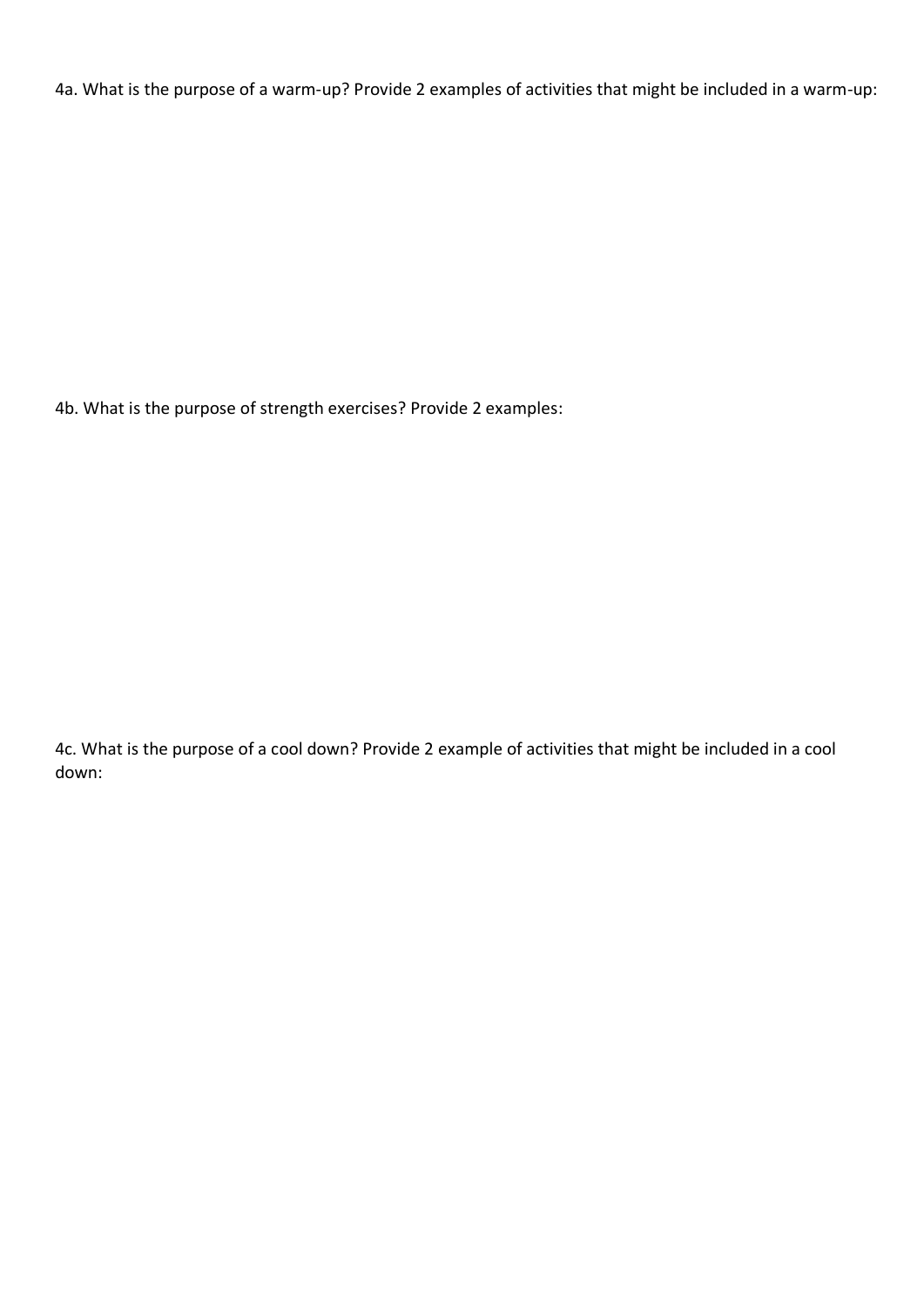5. How can you measure your heart rate at rest and after exercise?

6a. How can you determine the minimum rate at which your heart should be beating to obtain the best aerobic conditioning effect if you are male? Provide an example using your age or your parent's age:

6b. How can you determine the minimum rate at which your heart should be beating to obtain the best aerobic conditioning effect if you are female? Provide an example using your age or your parent's age: